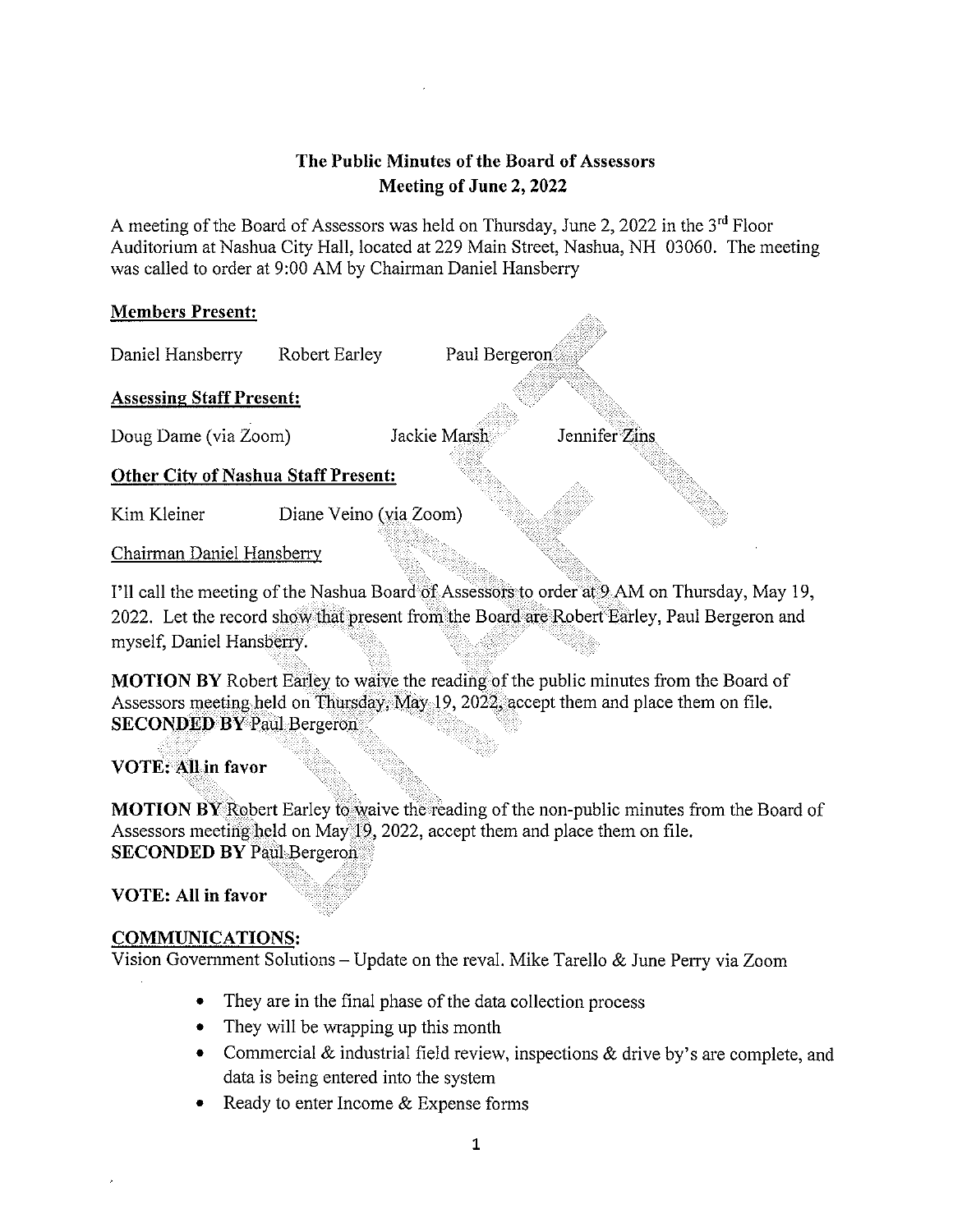- Able to work in live files
- Will be starting to set the commercial rates by the end of the month
- Detail reviewing of secondary data
- Residential sales analysis is set up to 100%
- Final analysis should be complete by the end of July
- Ready to send out letters for informal hearings in August
- Residential inspections almost complete finishing up in wards 7, 8, & 9 should be complete by the end of the month

Kim Kleiner — May 19, 2022 BOA meeting information update.

- Provided answers to questions submitted to the Board regarding
	- o Sales date
	- o Release of final values
	- o EYB (Effective Year Built)
	- o Timeline for final values
- Updated the board on a proposed extension in Vision's revaluation timeline
- Amendment to Vision contract sent to DRA for approval
- ARCGIS Hub, Equitable Property and Revaluation Solution Configuration Support project is on schedule
- Data and connections supplied to ESRI consultants to assist the City of Nashua
- Assessors Property Record Portal is live link is on the City website
	- o 414,000+ files have been uploaded for review and release
	- $\circ$  Inception is continuing to upload files as they are scanned

## NEW BUSINESS:

None

# UNFINISHED BUSINESS:

MOTION BY Robert Earley to reconsider the abatement list of 2021 denials (from the May 19, 2022 BOA meeting) that consisted of 26 properties. SECONDED BY Paul Bergeron

## VOTE: All in favor.

Original Motion is before us to approve abatements for:

- 32476 230 Amherst St Wina Realty LLC
- 43800 310 DW Hwy Dayton Hudson Corp
- 7202 600 Amherst St Target Corp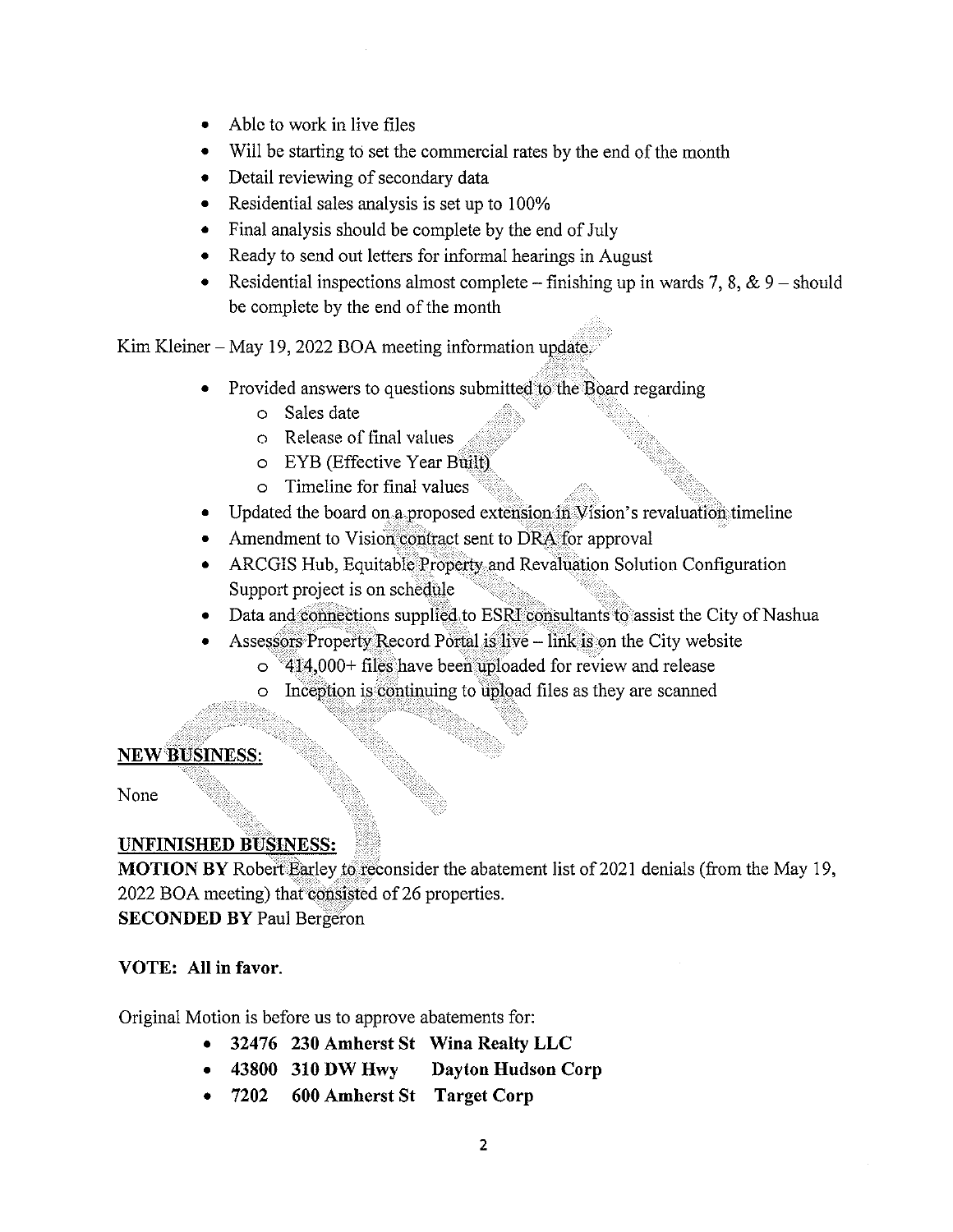- 43797 310 DW Hwy CTL Propeo I LLC
- 43802 310 DW Hwy Pheasant Lane Mall FB LLC

It is appropriate to make an amendment to the Original motion to delete those <sup>5</sup> properties.

MOTION BY Robert Earley to approve the abatement list of <sup>5</sup> properties that should not have been included on the list SECONDED BY Paul Bergeron

VOTE: All in favor

Comment by Laurie Ortolano  $-41$  Berkeley Why are they being abated?

Mr. Hansberry: They are in litigation.

# PUBLIC COMMENT

## Laura Colquhoun —30 Greenwood Dr

• Inquiring as to where Vision stands on doing an audit on Current Land Use

## Laurie Ortolano — 41 Berkeley St

• Asked about legislation for New Hampshire to require the Income & Expense report to be filled out—right now it's optional

• How many Income & Expense reports have been returned to Vision

- Opposed to extension sent to DRA for possible approval
- Will the preliminary database be available when the letters are sent out for the informal hearings
- Feels public should be able to ask questions to Vision's update on the reval
- Feels she is not getting answers to her questions
- Feels abatements cannot be discussed in non-public session they are not legal matters per RSA 91:A
- Suspect of the City's legal team

## COMMENTS BY BOARD MEMBERS: NONE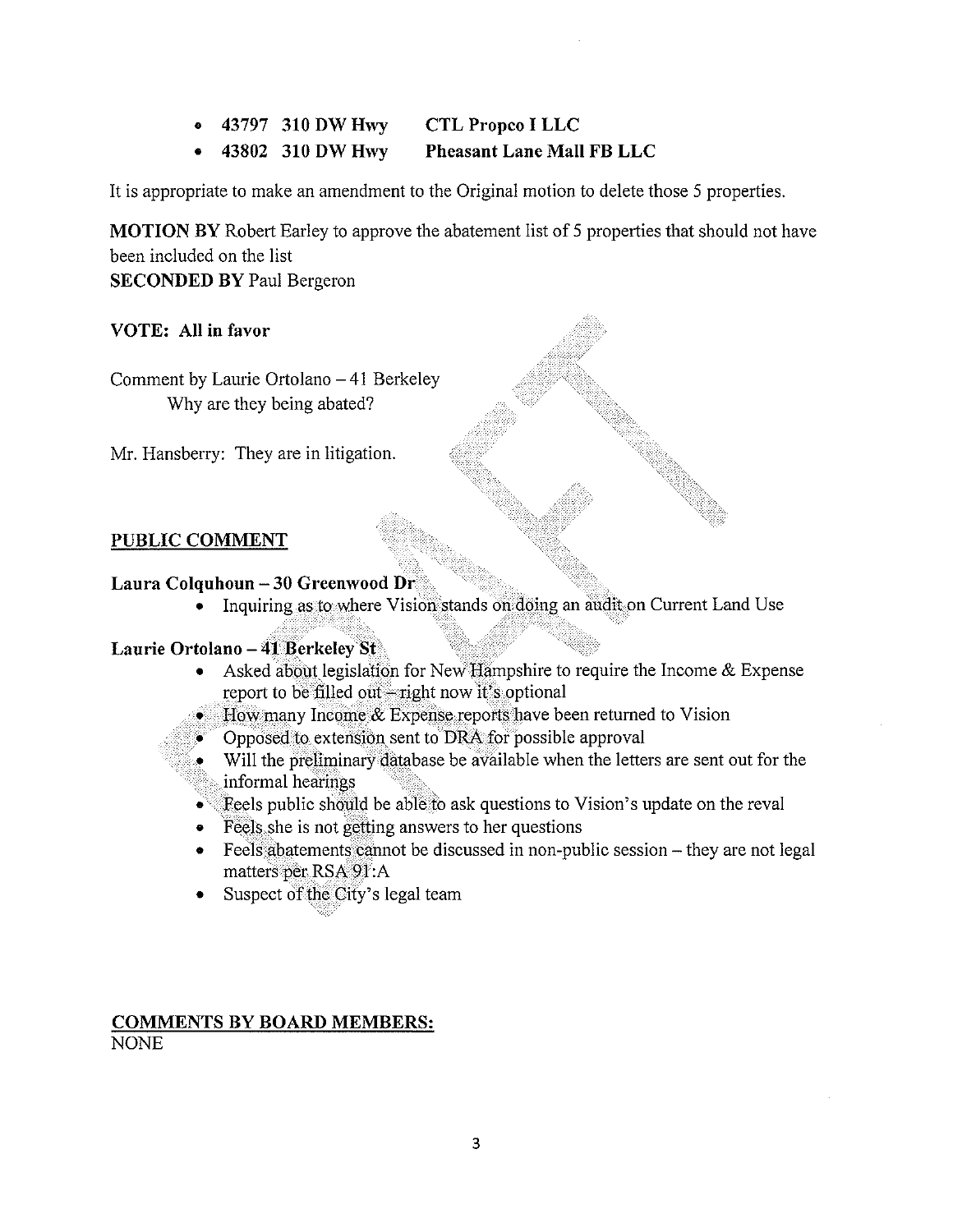## Chairman Daniel Hansberry

Is there <sup>a</sup> motion to go into non-public session for two reasons, first to discuss matters which, if discussed in public, would likely affect adversely the reputation of any person, other than <sup>a</sup> member of Ihis board, unless such person requests an open meeting? This exemption shall extend to include any application for assistance or tax abatement or waiver of <sup>a</sup> fee, fine or other levy, if based on inability to pay or poverty of the applicant, pursuant to RSA <sup>91</sup> -A:3, 11(c). Second, under 91-A: 3, 11(L), for the "consideration of legal advice provided by legal counsel, either in writing or orally, to one or more members of the public body, even where legal counsel is not present."

**MOTION BY** Robert Earley to enter non-public session SECONDED BY Paul Bergeron

VOTE: Mr. Earley-Yes Mr. Bergeron- Yes Mr. Hansberry- Yes

(The Board entered non-public session at 9:42 AM)

(The Board resumed public session at 9:50 AM)

# Chairman Daniel Hansberry

Is there a motion to seal the minutes of the non-public session because divulgence of the information likely would 1) affect adversely the reputation of any person other than <sup>a</sup> member of this public body, and 2) render the proposed action ineffective?

**MOTION BY** Robert Earley to seal the non-public minutes. SECONDED BY Paul Bergeron.

VOTE: Mr. Earley — Yes Mr. Bergeron — Yes Mr. Hansberry - Yes

MOTION BY Robert Earley to adjourn. SECONDED BY Paul Bergeron

VOTE: All in favor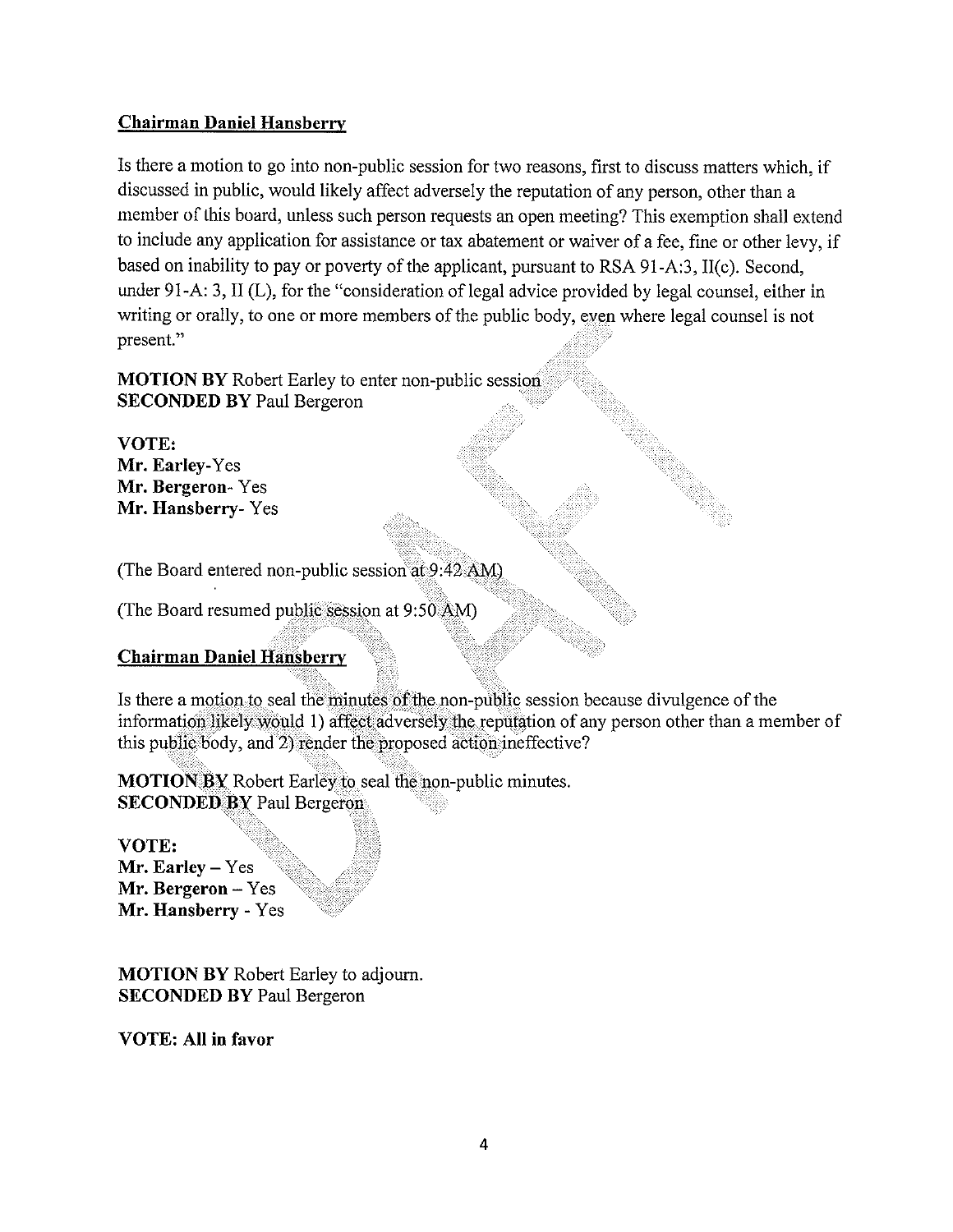The board adjourned at 9:51 AM

Respectfully submitted, Jackie Marsh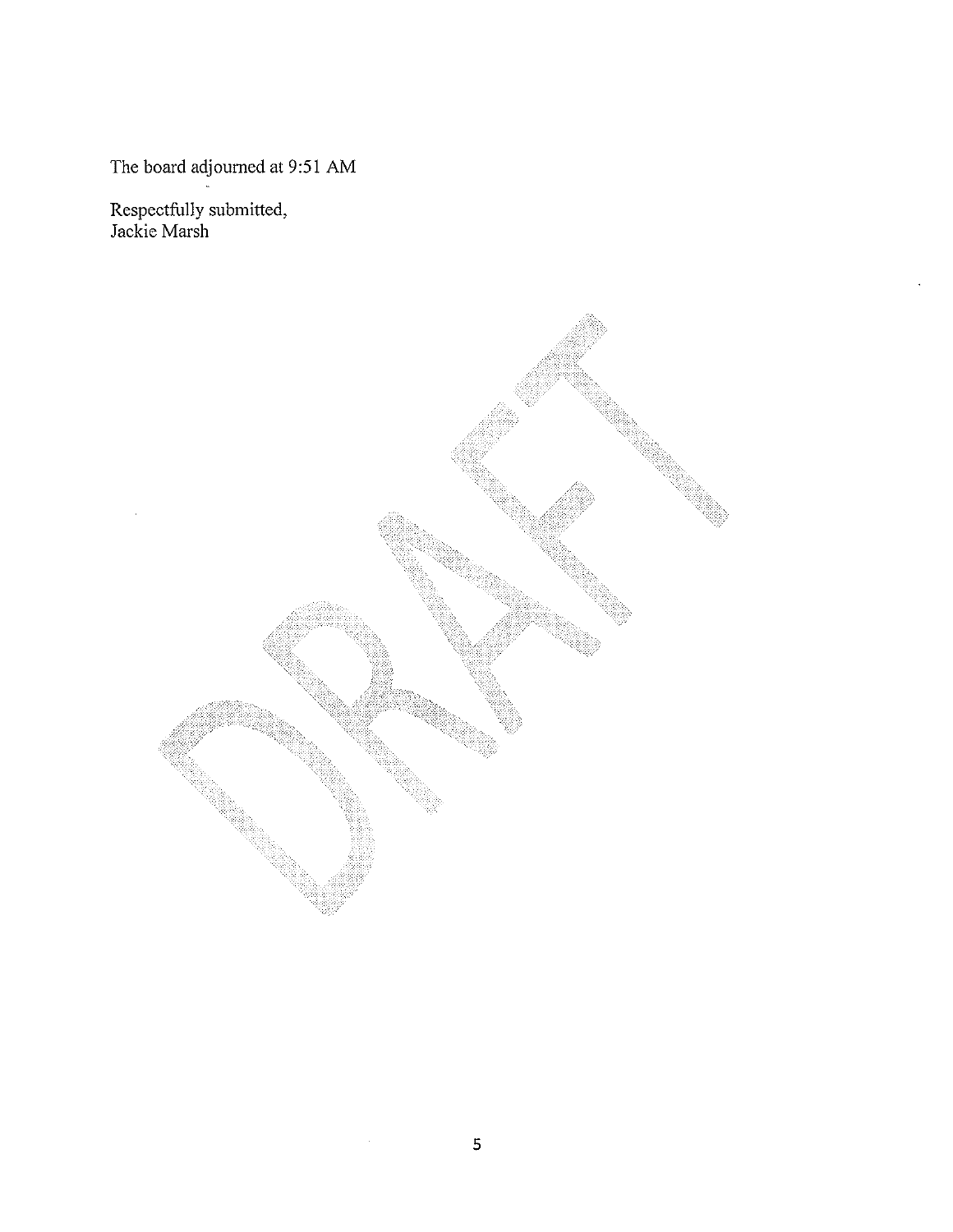

 $\begin{aligned} \text{THE CITY OF NASAUA} \hspace{2.2cm} & \hspace{2.2cm} \text{``The Gate City''} \end{aligned}$ 

Administrative Services Division

Date: June 2, 2022

To: Board of Assessors

From: Kim Kleiner, Administrative Services Director

Re: Assessing Department Update

We would like to thank Mike Tarello, June Peny and Steve Whalen from Vision Government Solutions for being here today to update the Board.

May 2022 has been <sup>a</sup> busy and challenging month without our Chief Assessor, Rick Vincent and we wish him well on his retirement.

The Board of Assessor's received <sup>a</sup> few questions via email prior to the meeting and after review we would like to provide answers for our residents.

[1] When is the last day the sales date is captured and used to create the model to equalize all properties? The last day is April 1, 2022 per the Full Revaluation contract with Vision.

[2] The measure and list signed contract calls for the final assessment value to be released on or before September 1,2022. As I recall, KRT released their number around August 29, 2018. An amendment for the contract with Vision Government Solutions for the Revaluation has been submitted to the NH Department of Revenue for approval, This amendment, if approved, would call for project completion and final values on October  $1<sup>st</sup>$ , 2022.

The proposed amendment is attached to this memo.

[3] Has Vision completed the decoupling of depreciation from EYB? Can Vision provide <sup>a</sup> report for the older homes that were affected by this decoupling. (Depreciation will not be linked to condition)

The contract calls for the implementation of <sup>a</sup> table driven depreciation schedule. EYB (Effective Year Built) has been removed and Vision continues to analyze and update the Cama.

[4] Has Vision completed the residential and comnercial reviews and can Vision determine what the shift in the tax burden will be for residential properties. If not, when can Vision disclose this information?

No, final values will be delivered October 1<sup>st</sup>, and Informal Hearing notices with changes to individual properties will be mailed on August 17, 2022 if the amendment is approved.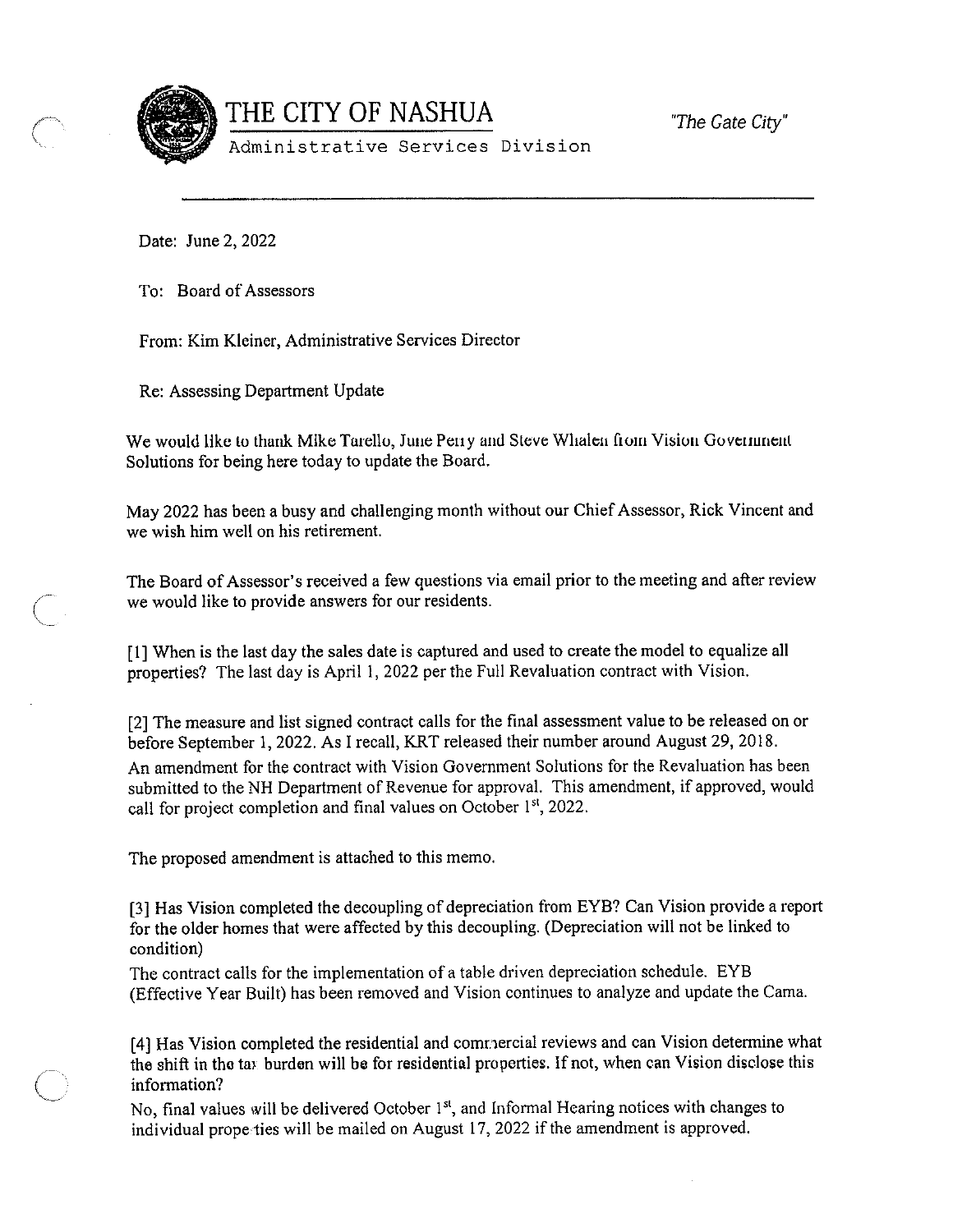The ARCGIS Hub, Equitable Property Value and Revaluation Solution Configuration Support project is on schedule and the project team has met several times. Data and connections have been supplied to the ERSI Consultants to assist the City with configuration of the tools.

As released last Friday, the Assessors Property Record Portal is live and the link can be found on the Assessing page on the city website. The system has 291,247 public files and 124,441 fIles are still being reviewed. Since last Wednesday, 15,310 filed have been reviewed and released and 32,889 documents have been added to the system.

 $\overline{C}$ 

Please feel free to reach me at 603-589-3025 with any questions or concerns.

Regards,

 $\propto$ im

Kim Kleiner Director of Administrative Services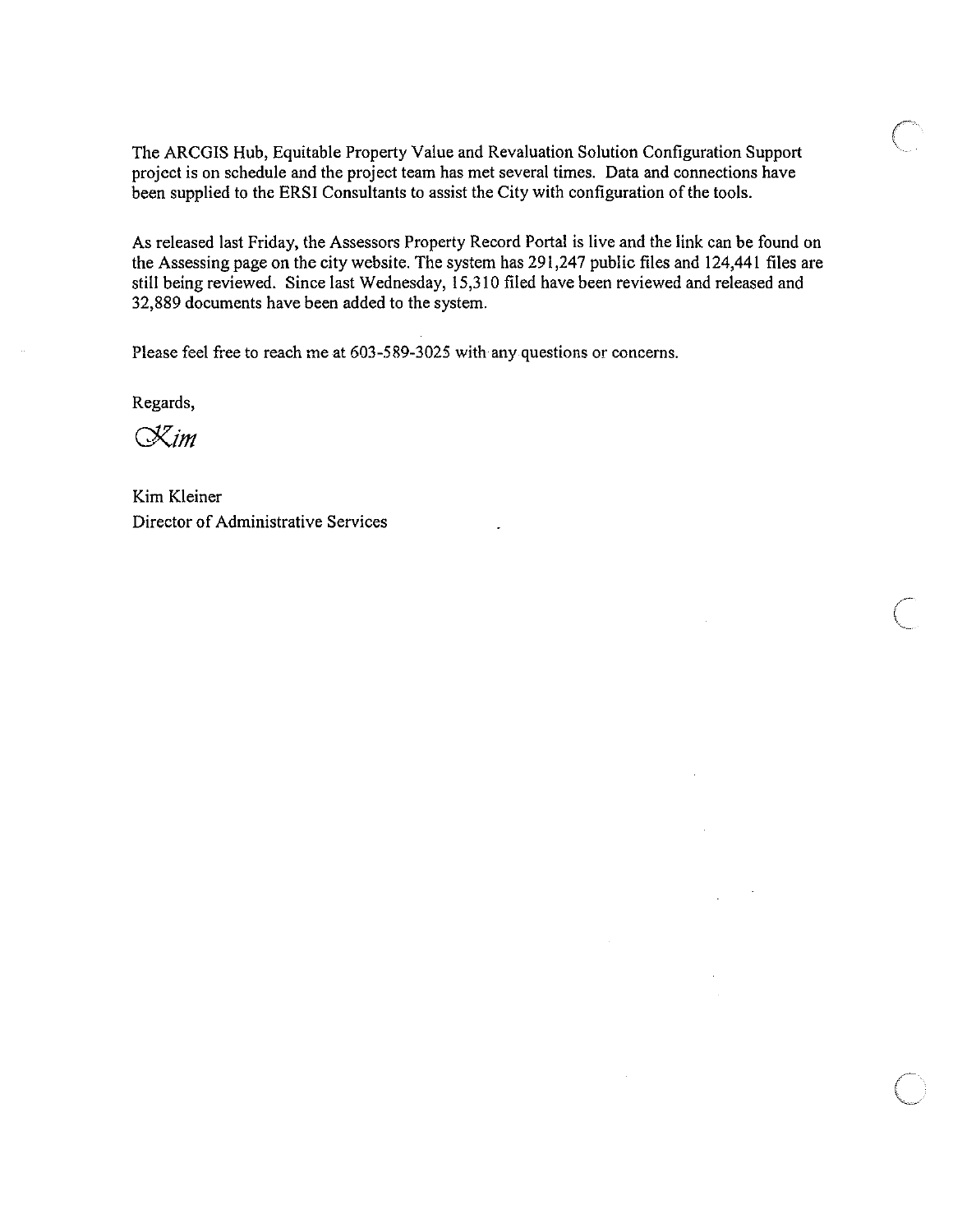## AMENDMENT II TO THE CONTRACT

## FOR THE CYCLICAL REVALUATION CONTRACT BTLA REASSESSMENT ORDER

## LOCATED WITHIN THE CORPORATE LIMITS OF

#### NASHUA, NEW HAMPSHIRE

1. THIS AMENDMENT made and entered into this \_\_\_\_\_\_\_\_\_\_\_\_ day of \_\_\_\_\_\_\_\_\_\_, 2Q\_, by and between the CITY OF NASHUA, <sup>a</sup> municipal corporation having its territorial limits within the County of Hillsborough, State of New Hampshire, acting by and through its Mayor having been so duly authorized, hereinafter termed the "CITY"; and VISION GOVERNMENT SOLUTIONS, INC., <sup>a</sup> Massachusetts corporation with <sup>a</sup> principal place of business at 1 Cabot Road, Hudson, MA 01749, hereinafter termed "VISION" or "CONTRACTOR," hereby amends the contract titled, "Cyclical Revaluation Contract BTLA Reassessment Order within the Corporate Limits of Nashua, New Hampshire" dated February 25, 2020 and executed by and between the parties ("Agreement"). The parties agree to change the project completion from September 1,2022 to October 1,2022 within section 2.3.1 of the Agreement. The services shall be performed according to the attached revised schedule. The parties agree that the Agreement and its Exhibits, Schedules and other attachments shall remain in full force and effect unless specifically modified herein.

IN WITNESS HEREOF, the CITY OF NASHUA, New Hampshire and VISION have executed this amendment on the date first above-mentioned by their duly authorized officers.

VISION GOVERNMENT SOLUTIONS, INC. CITY OF NASHUA, NEW HAMPSHIRE

Signature Signature Signature Signature Signature Signature

Print Name and Title **Print Name and Title** Print Name and Title